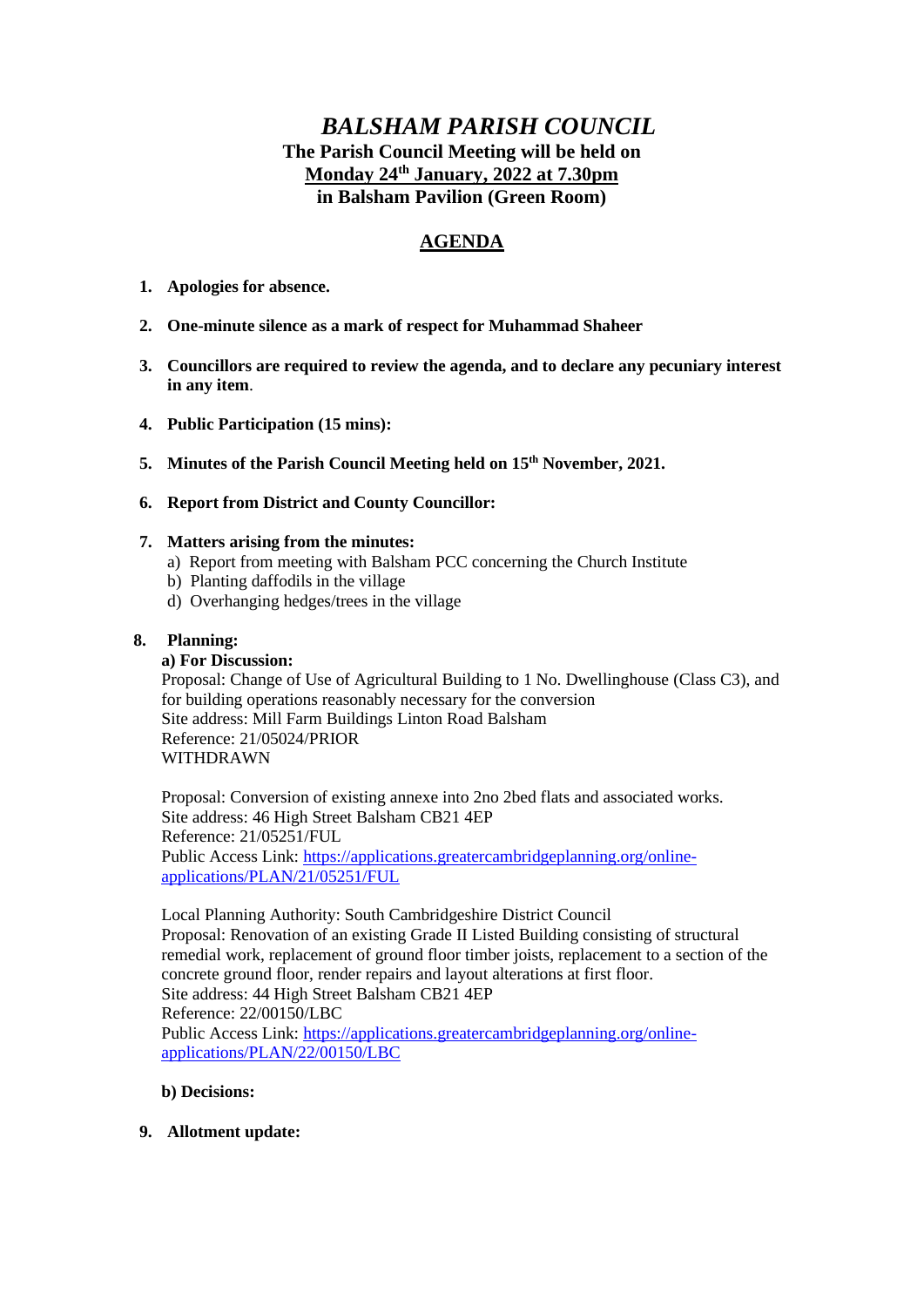#### **10. Recreation Ground/Pavilion**

a) Adult gym equipment

# **11. Highway Matters**:

- a) Double yellow lines on corner of West Wratting Road/High Street
- b) Parking sign on Green for school parking
- c) Parking letter from Cambridgeshire Police
- d) Movable speed sign computer
- e) LHI countdown signs in village entrances

#### **12. Correspondence:**

a) Balsham Feast

**13. Finance:-** Receipts and payments up to 19/01/22 and any invoices/receipts received up until 24/01/22 will be considered at the meeting.

| a)                                       |                         |          |
|------------------------------------------|-------------------------|----------|
| <b>Receipts (December)</b>               |                         |          |
| Allotments                               | £                       | 455.00   |
| <b>TOTAL</b> receipts                    | £                       | 455.00   |
| <b>Payments (December)</b>               |                         |          |
| T Coston Salary<br>£1,018.55 Exp: 228.54 | f                       | 1,144.08 |
| Pension £56.02                           |                         |          |
| 30 hours Ex £ 2.70<br>M McCall (Gross £) | £                       | 290.70   |
| S Housden (Gross £)<br>£154.00           | $\pounds$               | 154.00   |
| Cambridgeshire Pension                   | $\pounds$               | 980.85   |
| HMRC (Tax & NI)                          | $\pounds$               | 432.56   |
| PKF Littlejohn audit                     | $\mathbf f$             | 1,008.00 |
| Cambridgeshire Acre                      | $\overline{\mathbf{f}}$ | 57.00    |
| Digital River                            | $\mathbf f$             | 23.88    |
| Zoom                                     | £                       | 28.78    |
| <b>Dropbox</b>                           | $\mathbf f$             | 88.36    |
| Suttons (Bulbs)                          | $\pounds$               | 100.91   |
| A J King                                 | $\mathbf f$             | 211.30   |
| Saniclean                                | $\mathbf f$             | 180.00   |
| <b>Opus Energy</b>                       | $\mathbf f$             | 342.35   |
| Royal British Legion                     | $\mathbf f$             | 100.00   |
| Cambridge Water                          | $\pounds$               | 163.31   |
| <b>Kleen Windows</b>                     | $\mathbf f$             | 30.00    |
| <b>NextNorth</b>                         | $\mathbf f$             | 288.00   |
| Roger Scotland (Allotment grass)         | $\overline{\mathbf{f}}$ | 300.00   |
| <b>Point Contact</b>                     | £                       | 105.11   |
| Rialtas                                  | £                       | 37.20    |
| <b>Total Payments December 2021</b>      | £                       | 6,066.38 |
|                                          |                         |          |
| <b>Receipts January 2022)</b>            |                         |          |
| C H Schwind and Co                       | £                       | 180.00   |
| <b>Payments (January 2022)</b>           |                         |          |
| £1,018.55 Exp: 133.25<br>T Coston Salary | £                       | 1148.79  |
| Pension £56.02                           |                         |          |
| M McCall (Gross £) 12.5 hours            | $\pounds$               | 120.00   |
| S Housden (Gross £)<br>£154.00           | £                       | 154.00   |
| Drax Energy                              | $\pounds$               | 16.83    |
| Vistaprint                               | £                       | 65.52    |